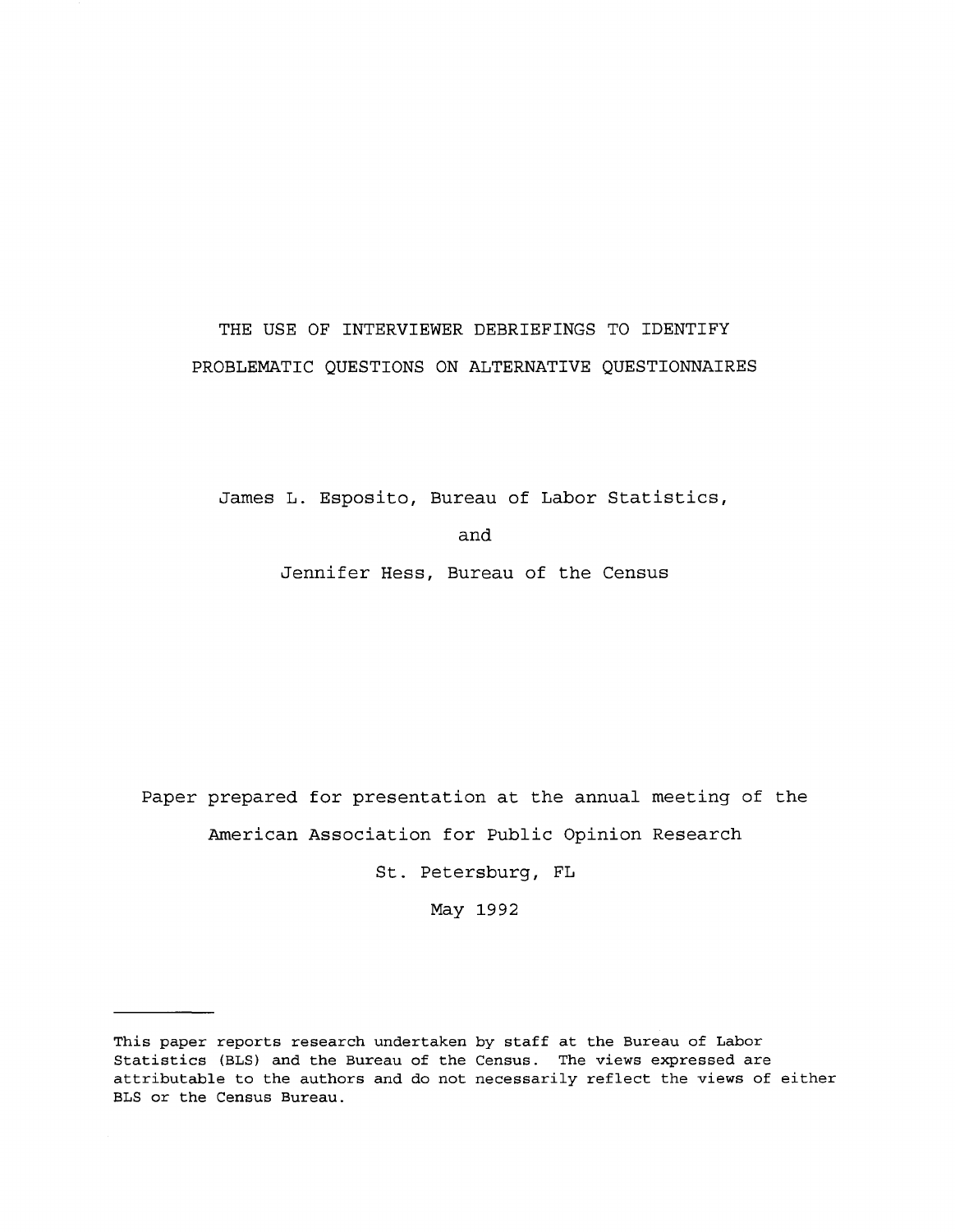#### **INTRODUCTION**

There would appear to be general consensus in the survey methodology literature that pretesting a questionnaire is an integral part of the questionnaire development process  $(e,q,$ Converse and Presser, 1986; DeMaio, 1983a; Nelson, 1985). And while there are a variety of methodologies and techniques available for pretesting questionnaires (Bercini, 1991; Cannell, Oksenberg, Kalton, Bischoping, and Fowler, 1989; DeMaio, 1983a; Willis, Royston, and Bercini, 1991), what constitutes a useful pretest methodology/technique is not clear. In a recent work on this general topic, Converse and Presser (1986) assert:

"There are no general principles of good pretesting, no systemization of practice, no consensus about expectations, and we rarely leave records for each other. How a pretest was conducted, what investigators learned from it, how they redesigned their questionnaire on the basis of it--these matters are reported only sketchily in research reports, if at all. (p. 52)"

Recently, however, there has been a concerted effort among survey researchers to demonstrate the utility--and oftentimes the relative utility--of various pretesting methodologies (e.g., Cannell, et al. 1989; Campanelli, Martin, and Rothgeb, 1991; Blair and Presser, forthcoming; DeMaio, 1983a; Oksenberg, Cannell, and Kalton, 1991; Sykes and Morton-Williams, 1987; Willis, 1991; cf. Esposito, Campanelli, Rothgeb, and Polivka, 1991) . Most of these efforts have focused on newer methodologies (e.g., behavior coding, respondent debriefing using structured probes) and, in so doing, have given short shrift to the traditional and most widely used method of questionnaire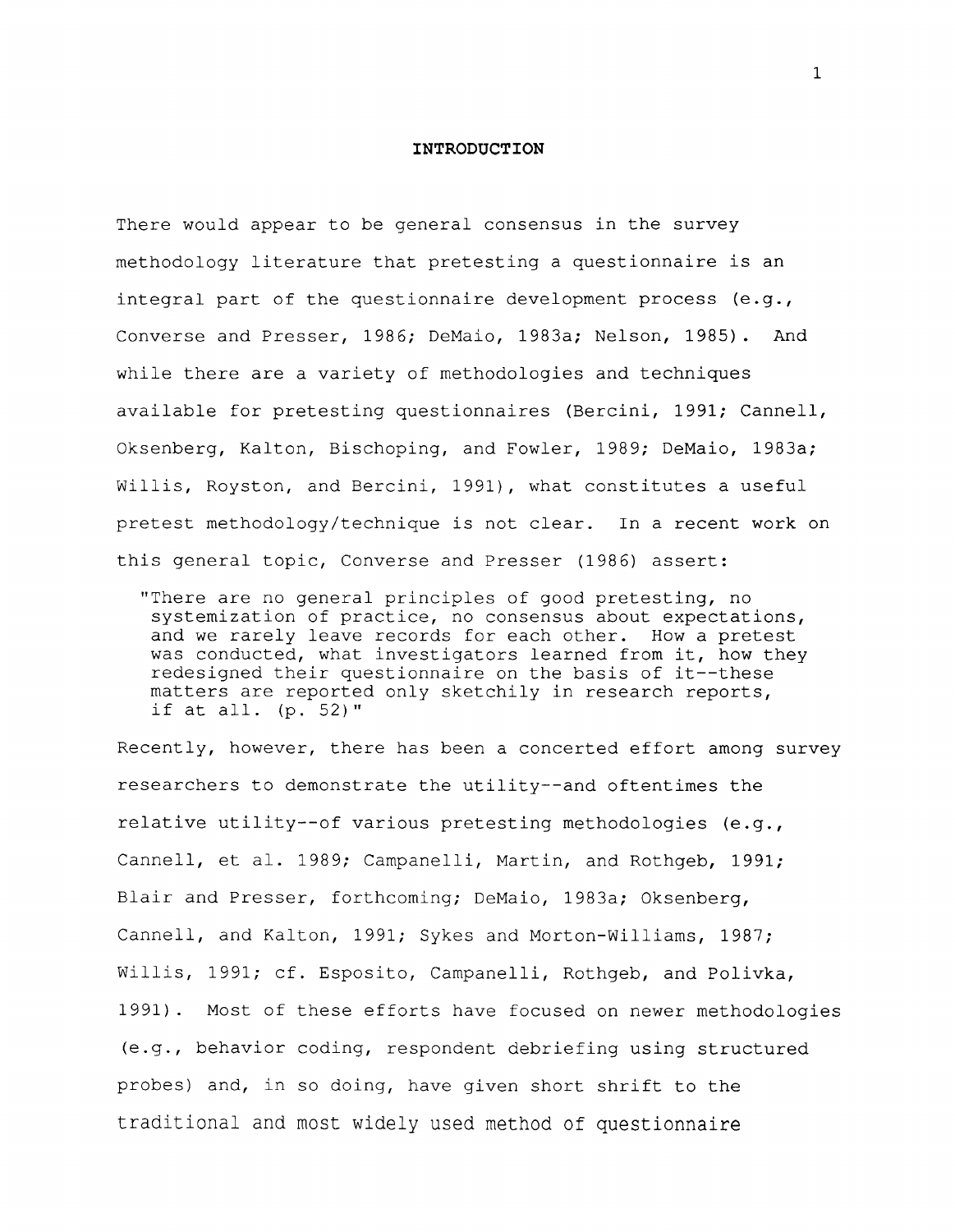pretesting, interviewer debriefings (for an exception, see DeMaio, 1983b) . In the present paper, we attempt to correct this imbalance by reviewing very briefly what survey methodologists have had to say recently about interviewer debriefings, by describing our experiences with this methodology, by identifying some of the strong points and limitations of the interviewerdebriefing techniques we used, and by advocating a more integrative approach to debriefing interviewers.

Interviewers are in a unique position to evaluate the merits of survey questions (Converse and Schuman, 1974; DeMaio, 1983b). Not only do they obtain very useful feedback from respondents in the course of administering questionnaires, more experienced interviewers can often draw on their accumulated knowledge of survey interactions to identify--during the pretesting stage of questionnaire development--questions that are likely to cause problems for interviewers and respondents. In her discussion of interviewer debriefings (i.e., individual and group debriefings) and structured post-interview evaluations (e.g., ratings), DeMaio (1983b) provides several examples from pretesting work with large governmental surveys that appear to demonstrate the utility of these techniques. In her discussion of one survey, contributions that interviewers made in improving the questionnaire's overall design were grouped into four categories: question wording, question sequencing, reference periods, and format and physical features of the questionnaire.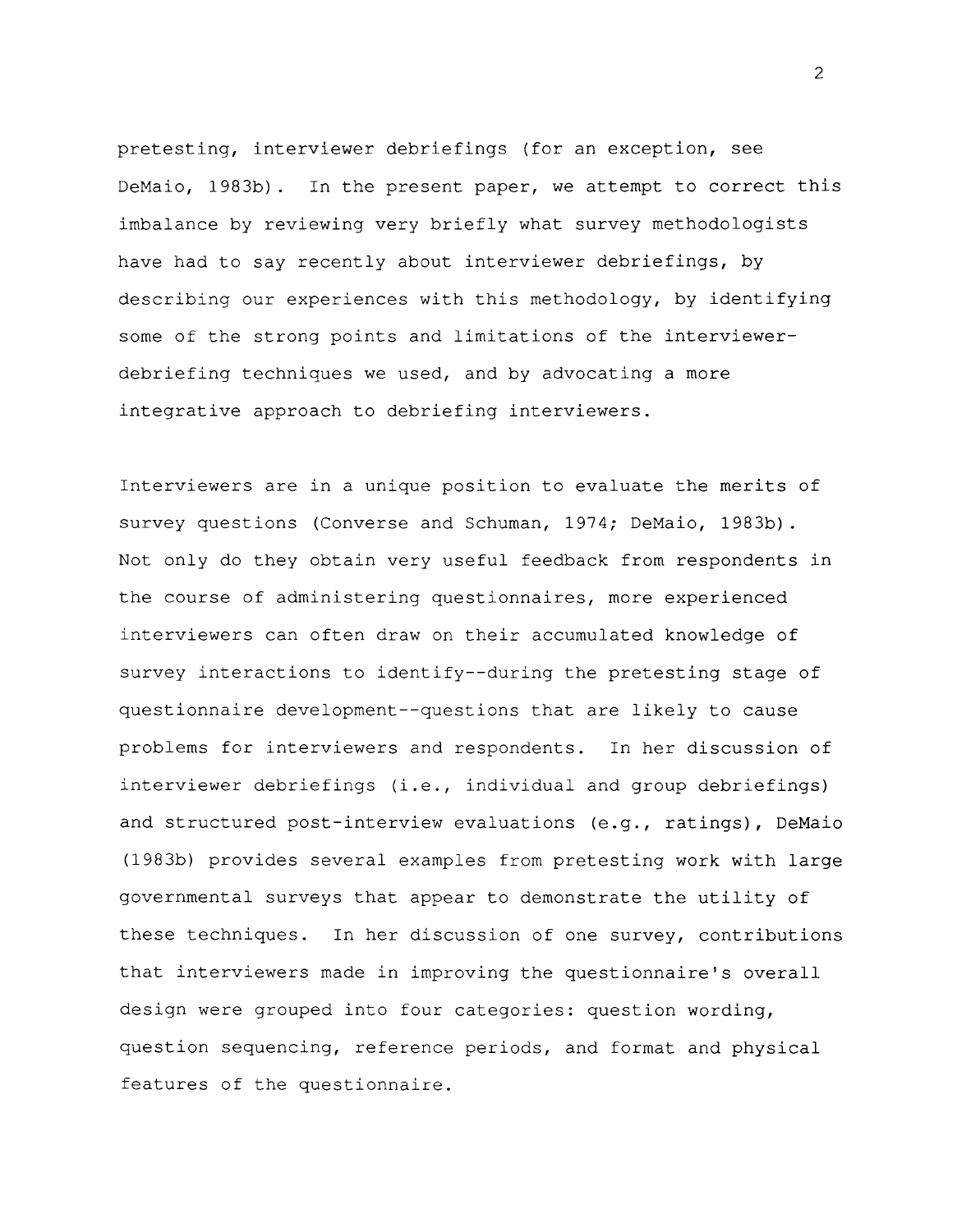DeMaio also compared information collected from oral interviewer debriefings and written post-interview evaluation forms and found that the two methods provide complementary data. Relative to oral debriefings, evaluation forms provided "a more exact enumeration" of problematic questionnaire items and corresponding estimates of the number of interviewers who experienced problems with those items (i.e., prevalance estimates). Relative to evaluation forms, the oral debriefing format provided information that in certain respects was qualitatively different. For example, in group discussions, interviewers often went beyond simply identifying a questionnaire item as problematic and suggested possible reasons and solutions for the problem; also, they sometimes expressed concerns about data quality (e.g., underreporting of sensitive data) that was not specific to a particular item (see DeMaio, 1983b, for a more detailed discussion) .

In contrast, recent methodological research suggests that traditional pretesting methods (i.e., interviewer debriefings) may be deficient in a number of ways. Bischoping (1989) identifies and discusses four problem areas. The first has to do with the completeness of reports regarding problematic questions. Simply put, in group debriefing sessions, interviewers rarely mention all of the problems encountered when administering the questionnaire. A second area of concern has to do with estimating the prevalence of problems. For example, when a problem with a particular question is identified by one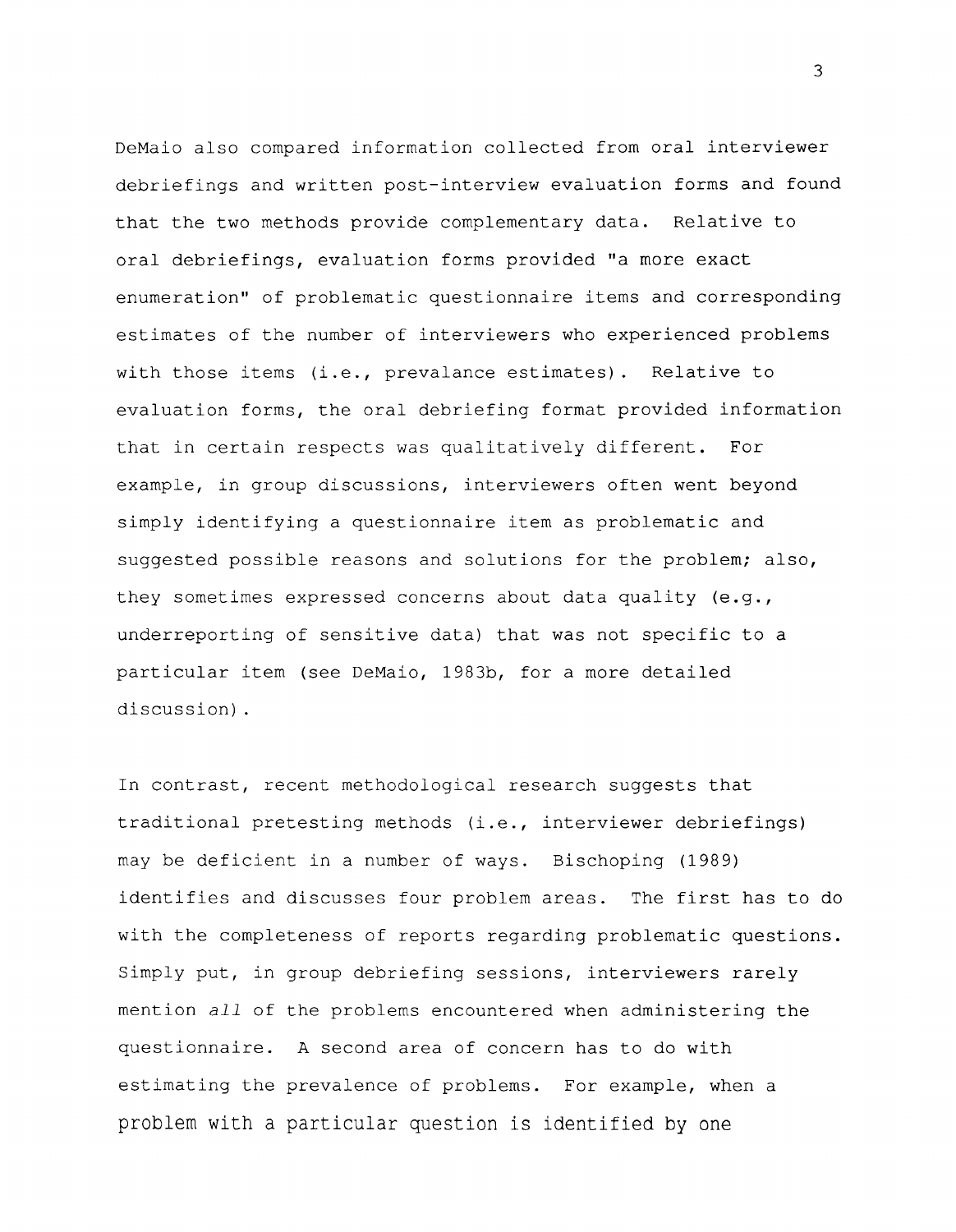interviewer, there is generally no attempt by the moderator to find out how many other interviewers experience the same problem. When interviewers do corroborate that a question is problematic, they do not always agree as to what the problem is. And when judgments of prevalence are offered more or less spontaneously by interviewers, the quantifiers used tend to be vague or ambiguous (e.g., "most/some respondents think the question is too sensitive"); estimates of this sort are of dubious value to researchers. A third area of concern has to do with the accuracy of reports of interviewer experiences. For example, sometimes when interviewers identify a particular question as problematic (e.g., difficult to read as worded), that very same question is not flagged as problematic when another evaluation methodology is used (e.g., behavior coding). A final area of concern has to do with the reliability of interviewer debriefings. Here the issue is agreement between independent groups of interviewers as to whether--and why--a particular problem exists (e.g., unclear instructions, item sensitivity) . For some types of problems (e.g., difficulty reading the question as worded), reliability/ kappa statistics are quite low.

Though somewhat harsh, Bischoping's critique of the interviwer debriefings methodology has merit. Two recent studies (Fowler, 1989; Willis, 1991) provide empirical support for her contention that interviewer debriefings sometimes miss problems identified by other pretesting methodologies (i.e., behavior coding). And with regard to the issue of prevalence, DeMaio (1983b, p. 120)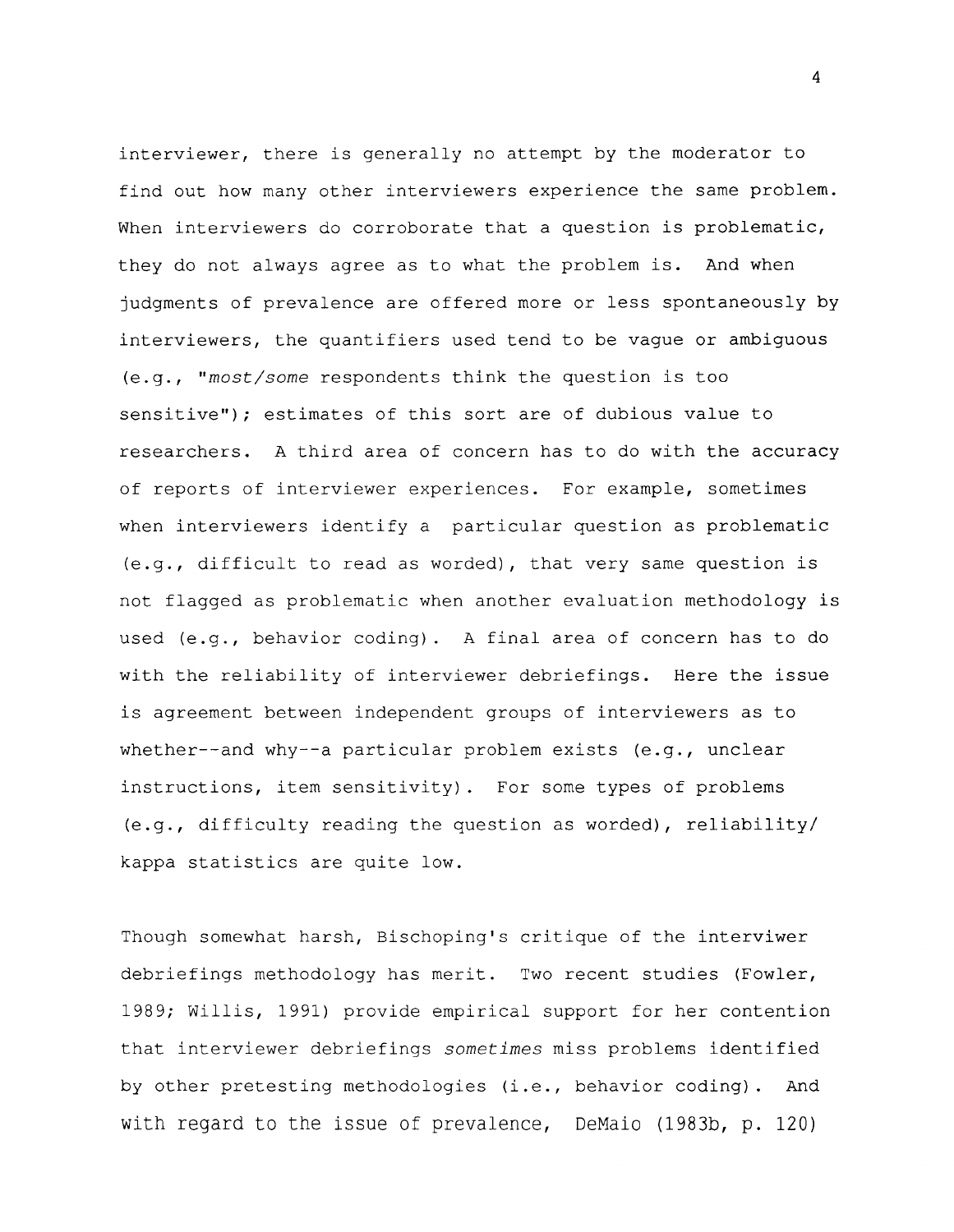has also pointed out that one of the weaknesss of individual and group debriefings is that they will not yield prevalence data for problematic questions. But the evidence is not all negative. Both studies alluded to above demonstrate that there is considerable overlap between behavior coding and interviewer debriefings in terms of identifying problematic survey questions. willis (1991), for example, reports evaluative agreement on 113 of 152 survey items (kappa=.5; concordance rate=74%,  $X^2(1) = 42.3$ , p<.OOl) using behavior coding and interviewer debriefing methods. So, from our perspective, the issue is not the utility of interviewer debriefings--or even whether survey methodologists should use interviewer-debriefing techniques for pretesting questionnaires now that other methods are available (e.g., behavior coding, respondent debriefings) . We believe that debriefing interviewers is a very useful pretesting methodology and we hope to provide evidence in support of that belief.

#### **RESEARCH CONTEXT**

As part of the overall effort to redesign the Current Population Survey (CPS) questionnaire, the Census Bureau--in collaboration with the Bureau of Labor Statistics--is conducting a multi-phase field test of alternative CPS questionnaires. The first two phases of this field test utilized Computer-Assisted Telephone Interviewing (CATI) and a Random Digit Dialing (RDD) sampling plan, and hence is referred to as the CATI/RDD Test. Phase one of the CATI/RDD test (July 1990 to January 1991) involved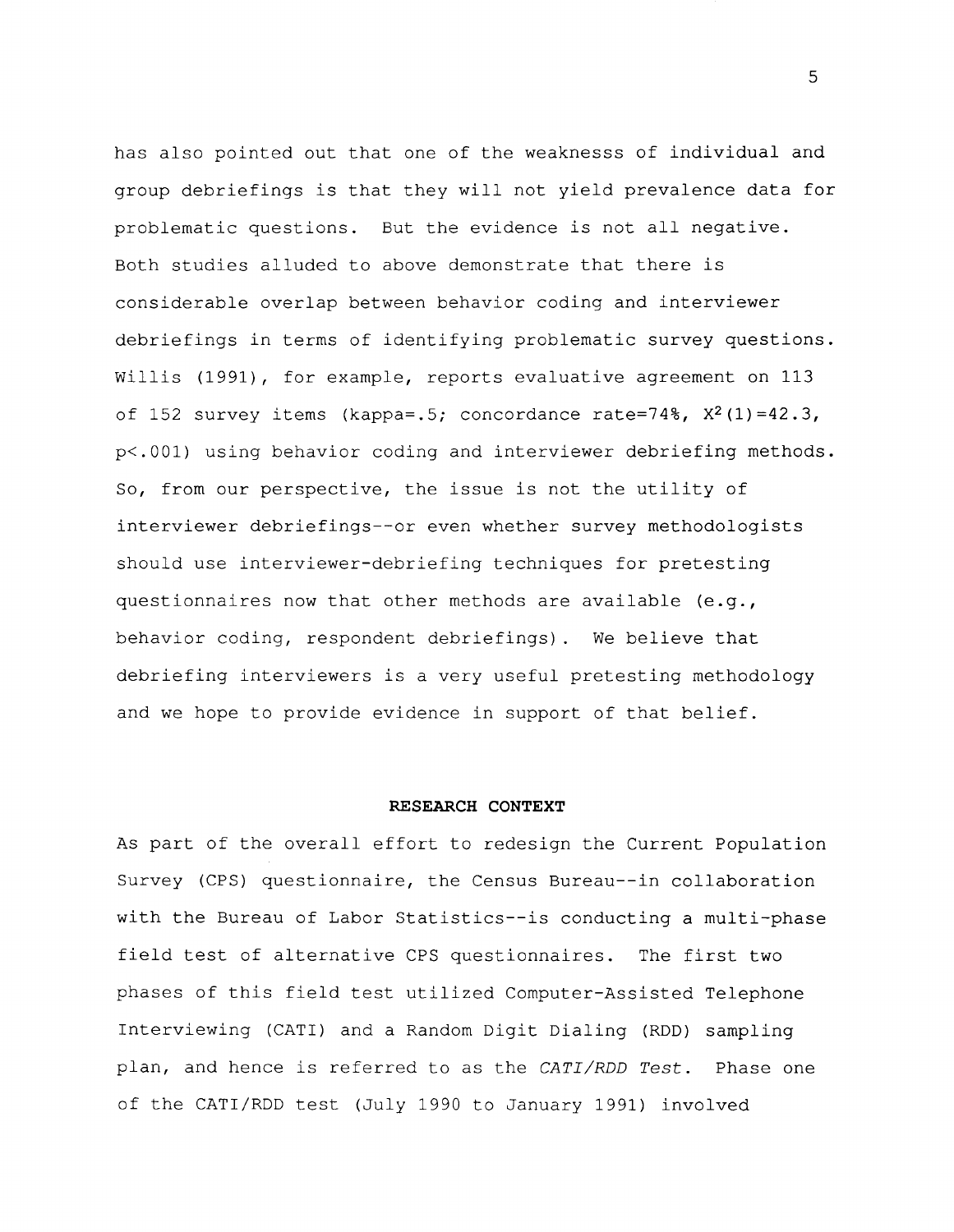approximately 72,000 interviews; its purpose was to compare the current version of the CPS questionnaire ("A") with two alternative versions ("B" and "C"), which were developed on the basis of earlier laboratory and field research (e.g., BLS, 1988; Campanelli et al., 1989; Fracasso, 1989; Palmisano, 1989). The principal product of this first phase was a single alternative questionnaire ("D"), which comprised the best questions from versions A, B, and C, as well as any questions deemed necessary given the results of phase-one analyses. The second phase of the CATI/RDD test (July to October 1991) involved approximately 30,000 interviews. During this phase, the current CPS questionnaire (A) was tested against the alternative questionnaire (D) produced in phase one. The purpose of phase two was to fine tune version D. In July 1992, we will begin the final phase of the redesign: the CATI/CAPI Overlap Test. The overlap test, which will take 18 months to complete, "will be used to estimate the combined effect of the new questionnaire [D'] and the use of CATI/CAPI on the labor force estimates" (Copeland and Rothgeb, 1990).

#### **METHODS**

Phase One. During phase one of the CATI/RDD test, two techniques for debriefing interviewers were used: (1) completion of a selfadministered debriefing questionnaire, and (2) active participation in a focus group with other interviewers. Though the two aspects of interviewer debriefing utilized different formats, they sought to collect similar information and, as a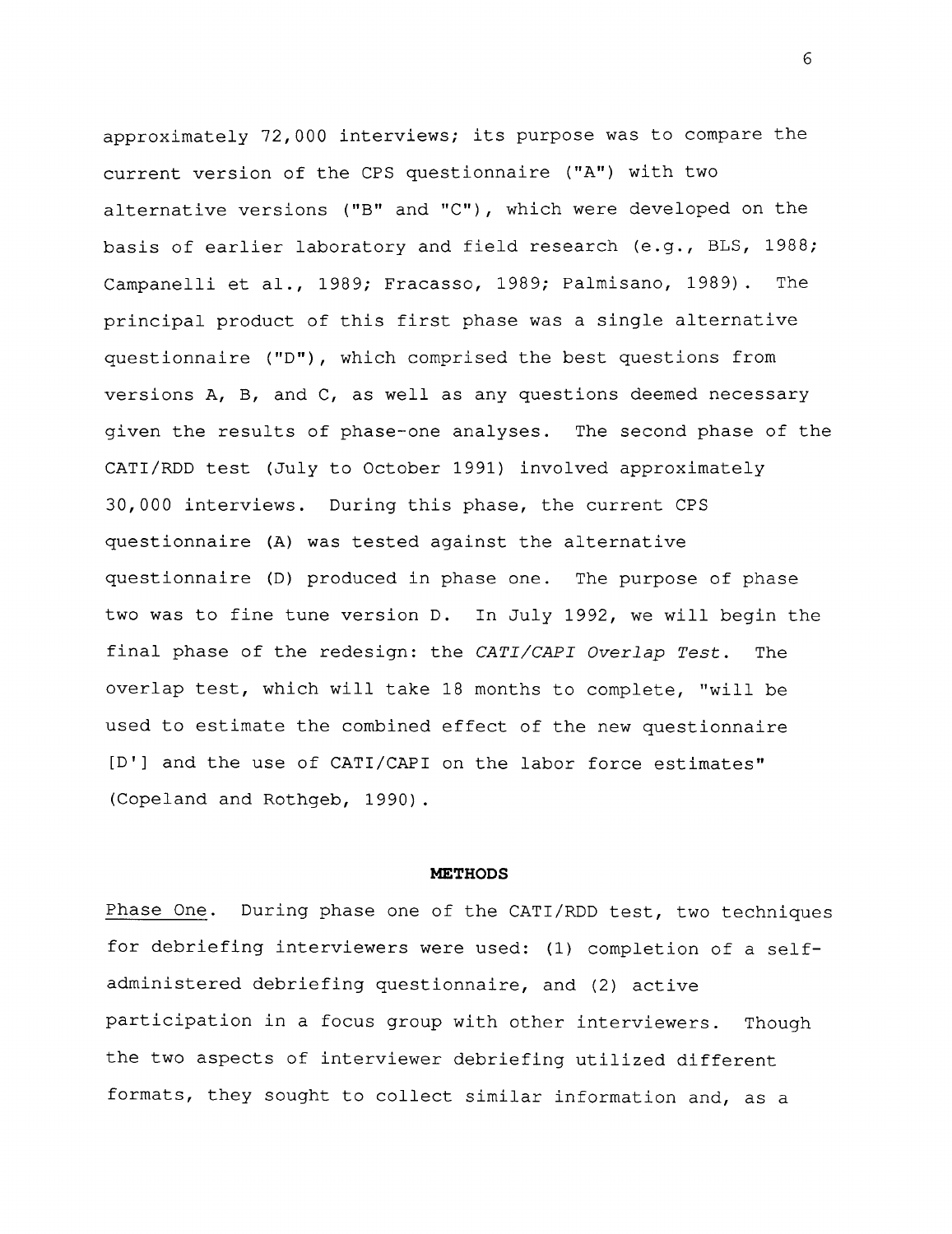result, shared a similar underlying structure. The debriefing instruments (i.e., the questionnaire and the focus-group guidelines) were structured to proceed from general preferences regarding questionnaire versions (e.g., which version flowed the best/worst) to specific evaluations of a particular question or series of questions (e.g., which question or series of questions was most difficult to ask) .

Interviewer-Debriefing Questionnaire. Each CATI interviewer was asked to complete a self-administered debriefing questionnaire. The questionnaire was distributed about ten weeks after the beginning of phase one (September 1990) and was completed by 88 percent (68 of 77) of the interviewers who participated in this phase. The questionnaire was administered prior to the focus groups so that answers to debriefing questions would not be influenced by focus group discussions.

To measure general impressions during phase one of the CATI/RDD test, interviewers were asked which of the three CPS questionnaires they liked the most, which flowed the best/worst, and why. Interviewers were then asked which of the 14 series of questions they found most difficult to ask as interviewers and which they thought was most difficult for respondents to answer; in addition, they were asked to tell us why they believed the series was problematic. Specific questions were then asked regarding which single question was most difficult to ask as an interviewer and which single question was most difficult for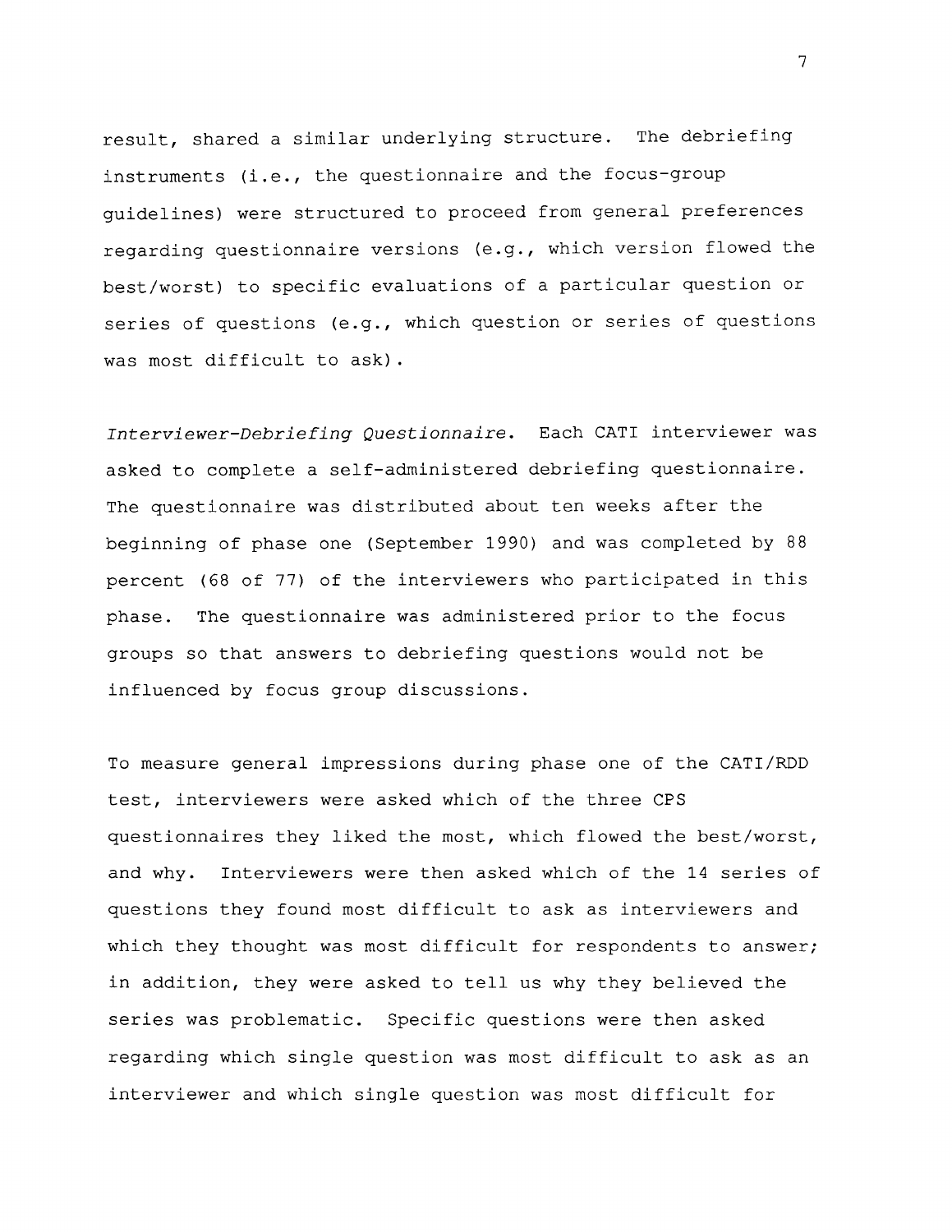respondents to answer, followed by two additional questions inquiring why they thought the question was difficult to ask/answer and how they would change the question to resolve the problem. In addition, interviewers were asked which concepts or terms they felt respondents most commonly misunderstood or misinterpreted, which question respondents refused to answer most frequently, and the kinds of problems they encountered with proxy and self respondents.

Due to the fact that several questions on the debriefing questionnaire were open-ended [e.g., "Why did you find this question difficult to ask?"; "How would you fix the question to make ot work better?"), response categories had to be developed for coding purposes. Since there were only 68 debriefing questionnaires to evaluate, all of the responses to a particular open-ended debriefing question were transcribed and crudely grouped before creating general coding categories for that question; in some cases, the coding categories generated for one debriefing question could be used for other questions. After the response-coding categories were developed, all 68 debriefing questionnaires were manually coded and, later, these coded data were entered into the interviewer-debriefing database.

Focus Groups. During phase one of the CPS redesign effort, six focus-group sessions were conducted at the Census CATI facility in Hagerstown, Maryland (September through November, 1990). Two focus groups were conducted each month, with 8 to 10 interviewers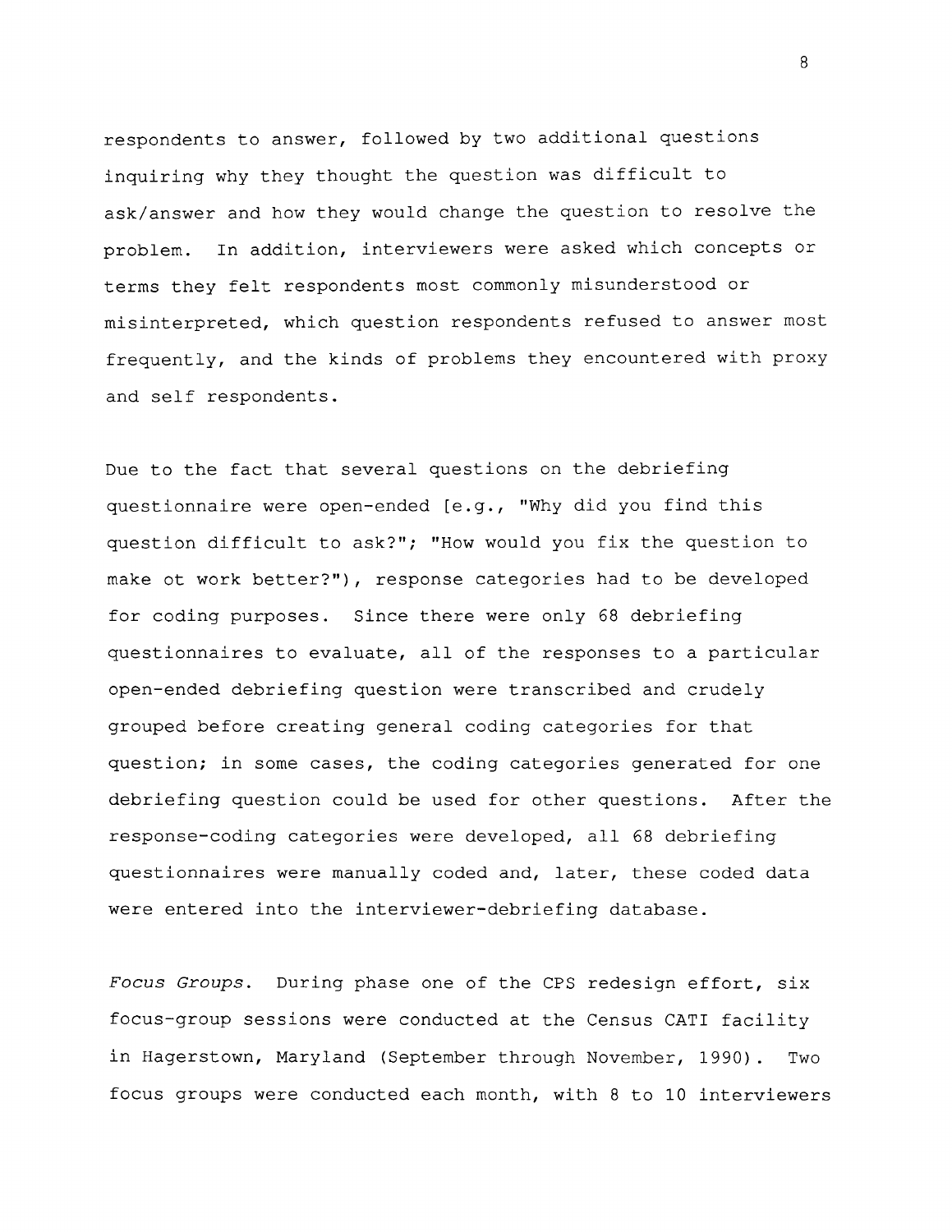per group; each session lasted about two hours. The interviewers who participated in the six focus groups were drawn from the same CATI staff that had completed the interviewer-debriefing questionnaire in early September. Three researchers from BLS and Census served as moderators. Focus-group guidelines and questions were developed prior to the first session and had the effect of standardizing the manner in which the six sessions were conducted.

Phase Two. In contrast to the purpose of phase one **(i.e., to** select the best questions from alternative CPS questionnaires), the purpose of phase two was to fine tune the alternative CPS questionnaire (version D) developed on the basis of analyses of phase-one data. Insofar as only minor changes to version D were expected as a result of phase two analyses, researchers could focus most of their efforts on version D with the understanding that this would be the revised CPS questionnaire for the 1990s. Given the limited objective of phase two, the only technique used for debriefing interviewers during this phase was focus groups.

Focus Groups. Three focus groups were conducted in September 1991, with each session again involving 8-10 CATI interviewers. Focus-group questions were developed to take advantage of information gained during phase one and to assess the impact of of decisions made in the design of version **D.** In addition to the more general debriefing questions **(e.g.,** version preference), focus-group items in phase two targeted important CPS questions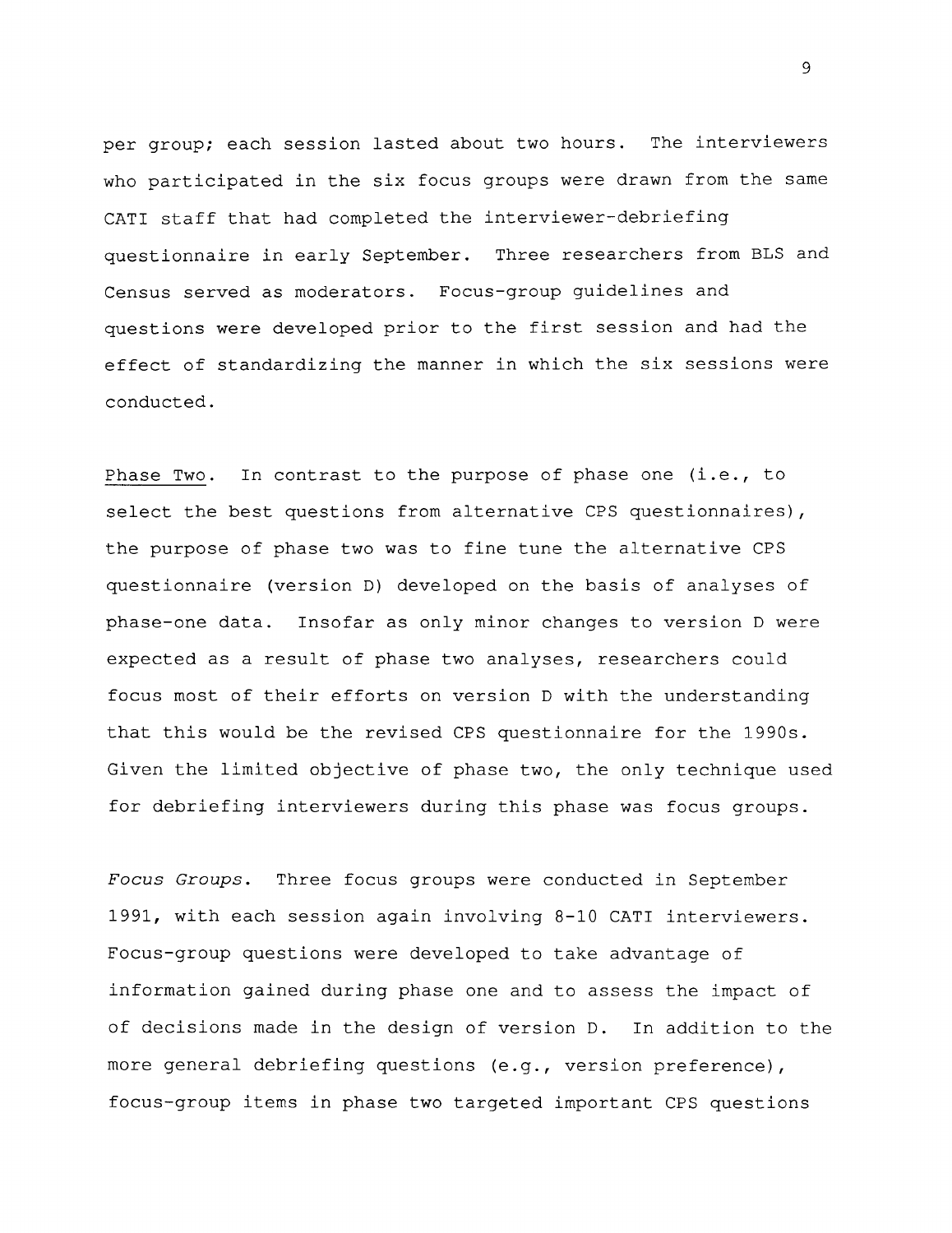(e.g., job search) and important CPS series (e.g., economic part time, industry and occupation) that had been identified as problematic in phase one--and later modified. There was also an important procedural change introduced in phase two: When one interviewer mentioned a problem with a particular questionnaire item or series, moderators tried to assess the extent to which there was general consensus within the group by asking other participants if they also experienced that problem. The intent here was to get an idea of how serious particular problems were and, in so doing, obtain a crude measure of prevalence.

#### **RESULTS**

Before providing an illustrative sampling of results from the interviewer debriefings conducted during the first two phases of the CPS redesign effort, we wish to say a few words about the function of interviewer debriefings and the nature of debriefing data. As we understand it, the primary function of interviewer debriefings is to find out what kinds of problems interviewers experience--or observe--while administering a questionnaire. A secondary function is to identify potential ways of resolving those problems. How well these functions are satisfied, some individuals believe, depends on the nature of the data produced by specific debriefing techniques. The information or data collected from interviewers in the debriefing process can be characterized as existing along a qualitative/quantitative continuum. Generally speaking, the information gathered from interviewers during focus groups is qualitative in nature; these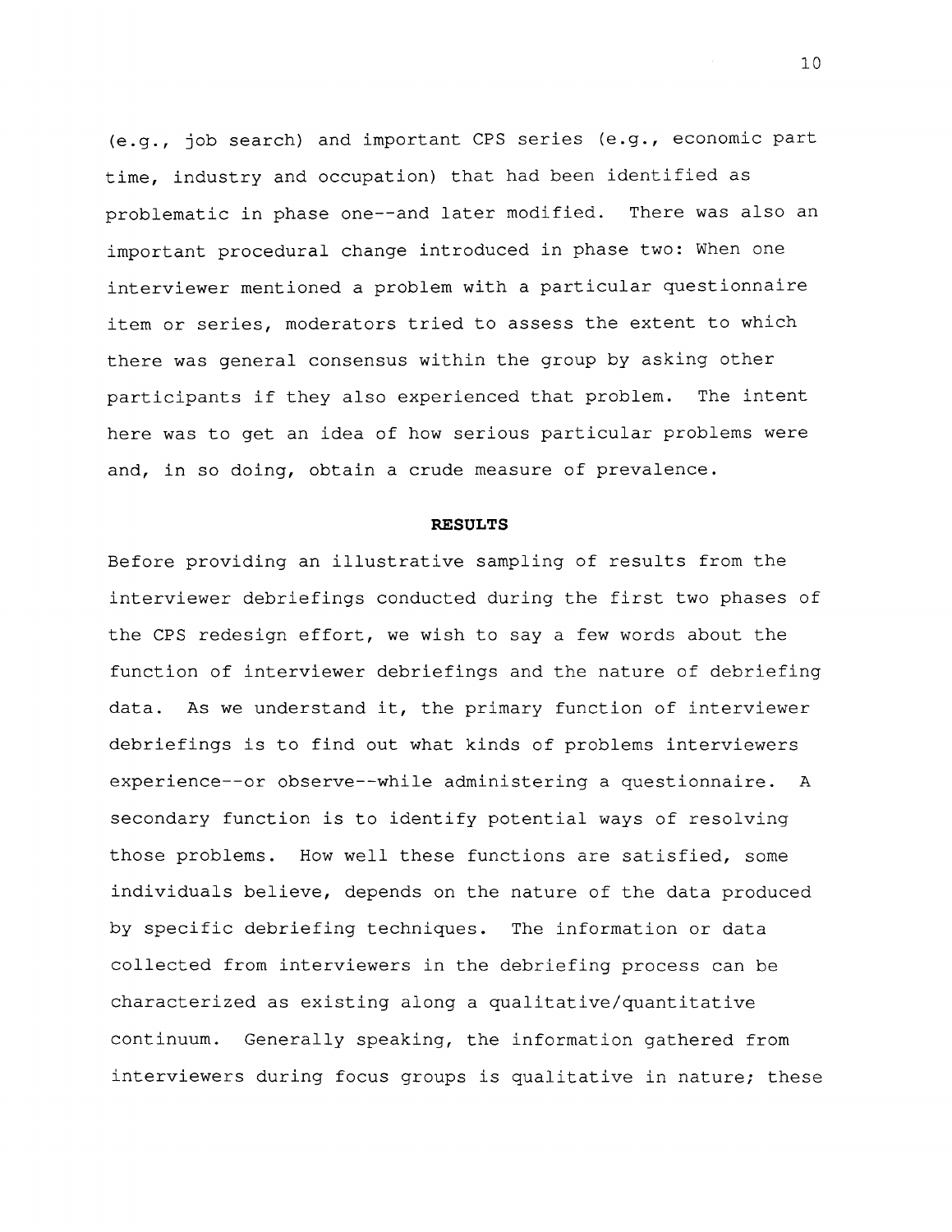data are verbal, subjective, non-numerical and, therefore, not statistically analyzable (see Box 1). The information gathered from interviewers via debriefing questionnaires generally produce information that is quantitative in nature; these data are often expressed in numerical terms (e.g., simple counts, percentages, response distributions), are sometimes amenable to statistical tests of significance, and are generally viewed as less subjective relative to focus-group data (see Box 2) . Most analysts would probably agree that quantitative data are preferable to qualitative data when resources are plentiful (e.g., money, the amount of time and effort interviewers are willing to expend on evaluation tasks) . When such resources are not plentiful, researchers should take full advantage of qualitative data. Though we debriefed interviewers using both focus groups and self-administered questionnaires, most of the debriefing data we collected was either qualitative or nonstatistically quantitative (i.e., simple counts).

Illustrative Results. Given the opportunity to speak their minds, there are a number of areas where interviewers provide very useful information regarding questionnaire or item-specific problems. Some of the more important contributions made by interviewers in the course of our debriefings are summarized below.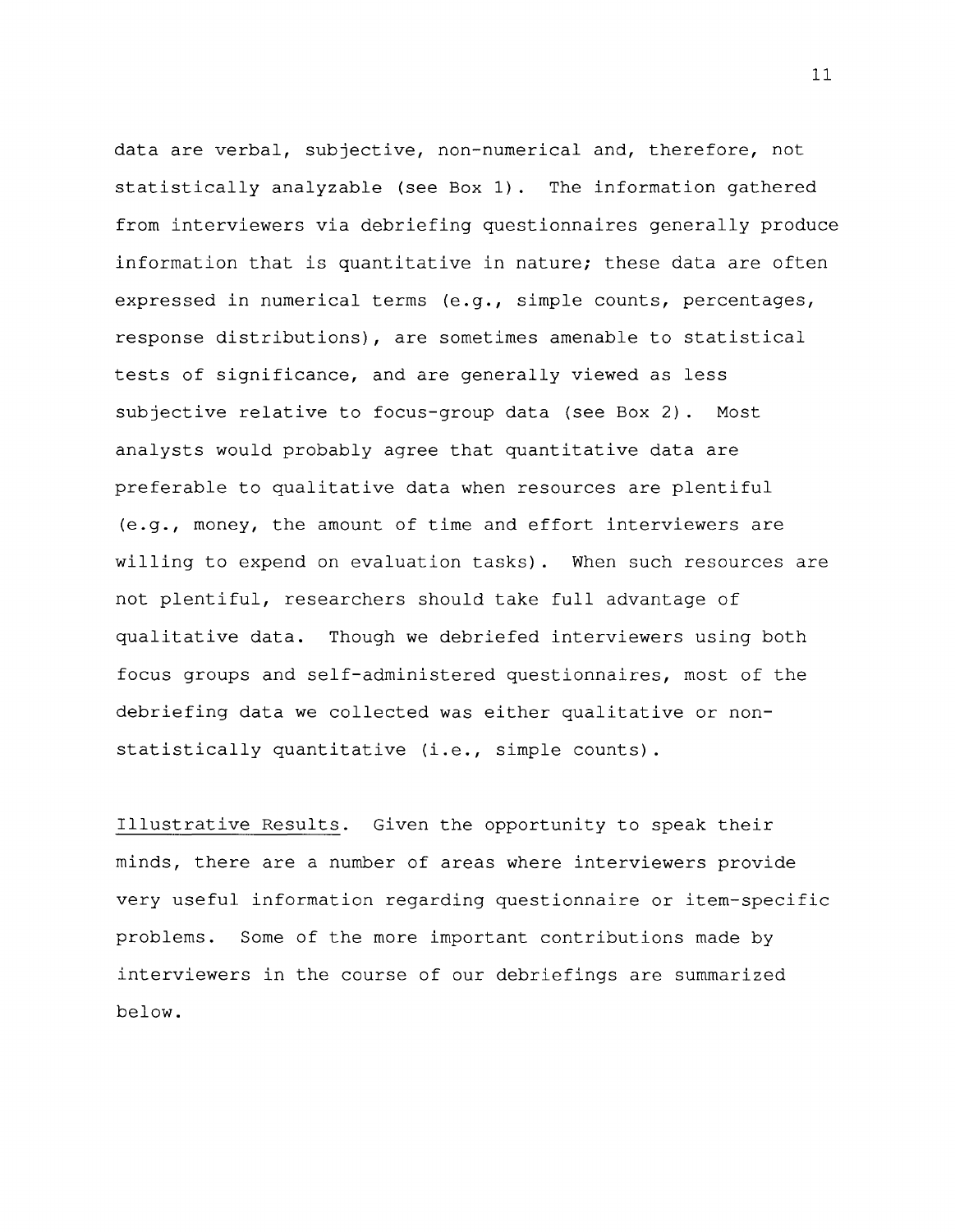## **BOX 1: Qualitative Data (Focus Group)**

| Q1. Of the three CPS questionnaires--the current CPS<br>(version $A$ ), version $B$ , or version $C$ --which do you like<br>most and why?         |
|---------------------------------------------------------------------------------------------------------------------------------------------------|
| INT 1: A, because questions are phrased better overall;<br>questions are plainer and more understandable.                                         |
| INT 2: B; like the specific terms that are used in $B_t$<br>especially when you have a person who has more than<br>one job.                       |
| INT 3: B; like the dependent industry and occupation $(I/O)$<br>questions, especially the one that has to do with the<br>respondent's occupation. |

| BOX 2: Quantitative Data (Debriefing Questionnaire)                                                                                                                                                                                                                                                                                                          |                 |                |                 |  |  |  |
|--------------------------------------------------------------------------------------------------------------------------------------------------------------------------------------------------------------------------------------------------------------------------------------------------------------------------------------------------------------|-----------------|----------------|-----------------|--|--|--|
| Q1. Of the three CPS questionnaires--the current CPS<br>(version A), version B, or version C--which do you like<br>most and why?                                                                                                                                                                                                                             |                 |                |                 |  |  |  |
| Distribution                                                                                                                                                                                                                                                                                                                                                 | A               | в              | C               |  |  |  |
| Number $(N=68)$                                                                                                                                                                                                                                                                                                                                              | 13 <sup>7</sup> | 43             | 12 <sup>°</sup> |  |  |  |
| Percent <sup>1</sup>                                                                                                                                                                                                                                                                                                                                         | 19 <sup>°</sup> | 63%            | 17 <sup>8</sup> |  |  |  |
| Reasons <sup>2</sup>                                                                                                                                                                                                                                                                                                                                         |                 |                |                 |  |  |  |
| Easier to understand                                                                                                                                                                                                                                                                                                                                         | 3               | 5              | 2               |  |  |  |
| Worded better                                                                                                                                                                                                                                                                                                                                                | $\mathbf{1}$    | 7              | 3               |  |  |  |
| Flows the best                                                                                                                                                                                                                                                                                                                                               | 1               | 9              | 3               |  |  |  |
| O'aire shorter/                                                                                                                                                                                                                                                                                                                                              |                 |                |                 |  |  |  |
| more concise                                                                                                                                                                                                                                                                                                                                                 | 4               | 9              | 1               |  |  |  |
| More direct                                                                                                                                                                                                                                                                                                                                                  | 7               | 9              | $\overline{c}$  |  |  |  |
| Dependent I/O                                                                                                                                                                                                                                                                                                                                                | 0               | 14             | 1.              |  |  |  |
| Shorter questions                                                                                                                                                                                                                                                                                                                                            | $\mathbf{2}$    | 4              | 1.              |  |  |  |
| Less burdensome                                                                                                                                                                                                                                                                                                                                              | 0               | $\overline{2}$ | 1               |  |  |  |
| Other                                                                                                                                                                                                                                                                                                                                                        | 3               | 6              | 3               |  |  |  |
| <sup>1</sup> Percentages are significantly different from one another<br>$[X^{2}(2)=27.0, p<.005]$ .<br><sup>2</sup> The number of reasons for liking a particular questionnaire may be<br>greater than the number of interviewers who chose that version,<br>because some interviewers provided more than one reason for liking<br>that particular version. |                 |                |                 |  |  |  |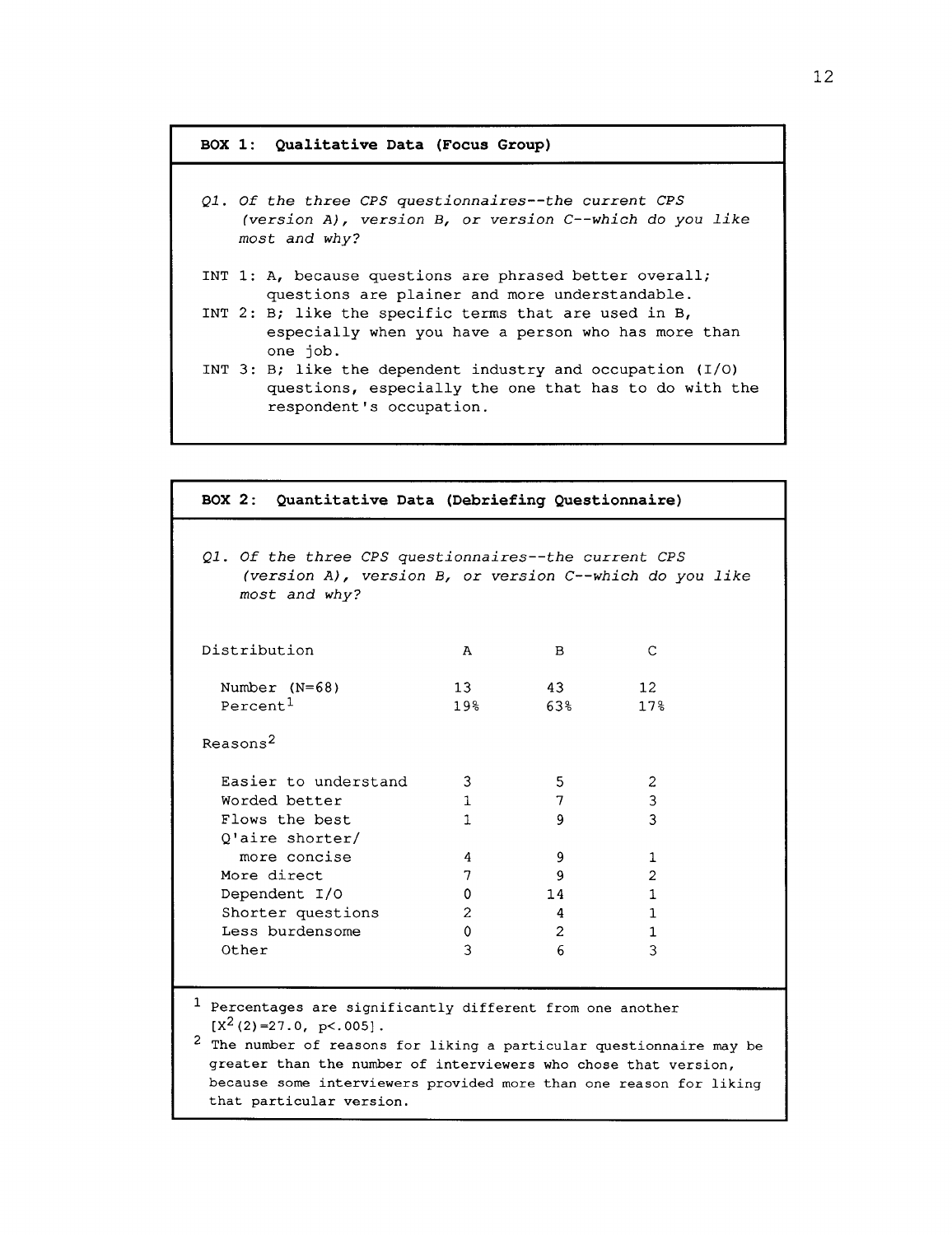1. Problematic Concepts/Terms. Interviewers are particularly effective at identifying concepts/terms that they or respondents have difficulty understanding. Some of the concepts/terms identified as problematic in our debriefings were: "profit", "compensation", "private company", "union or employee association contract", "owning vs. operating a business", and "main job". We were surprised to learn, for example, that a word as ordinary as "profit" was causing problems for respondents. As it turned out, the problem is not simply with the word itself, but with the context in which the word is embedded (see item 3) . Another term that was problematic for some respondents who were multiple job holders was the concept of "main job" (e.g., "How many hours per week do you USUALLY work at your main job?"). The problem here is that there are a variety of ways a worker can define main job: job worked the most hours (official BLS definition), job that pays the most, job worked at the longest. Respondent debriefing analyses revealed that 63% of multiple job holders define main job in a manner consistent with the official definition; the other 37% were using a different definition. The solution here was to include the definition of main job in the body of the question (i.e., "How many hours per week do you USUALLY work at your main job? By main job we mean the one at which you usually work the most hours.").

2. Problems with the Structure of Questions. Interviewers are also adept at identifying structural problems with particular questions; this type of problem is often totally transparent to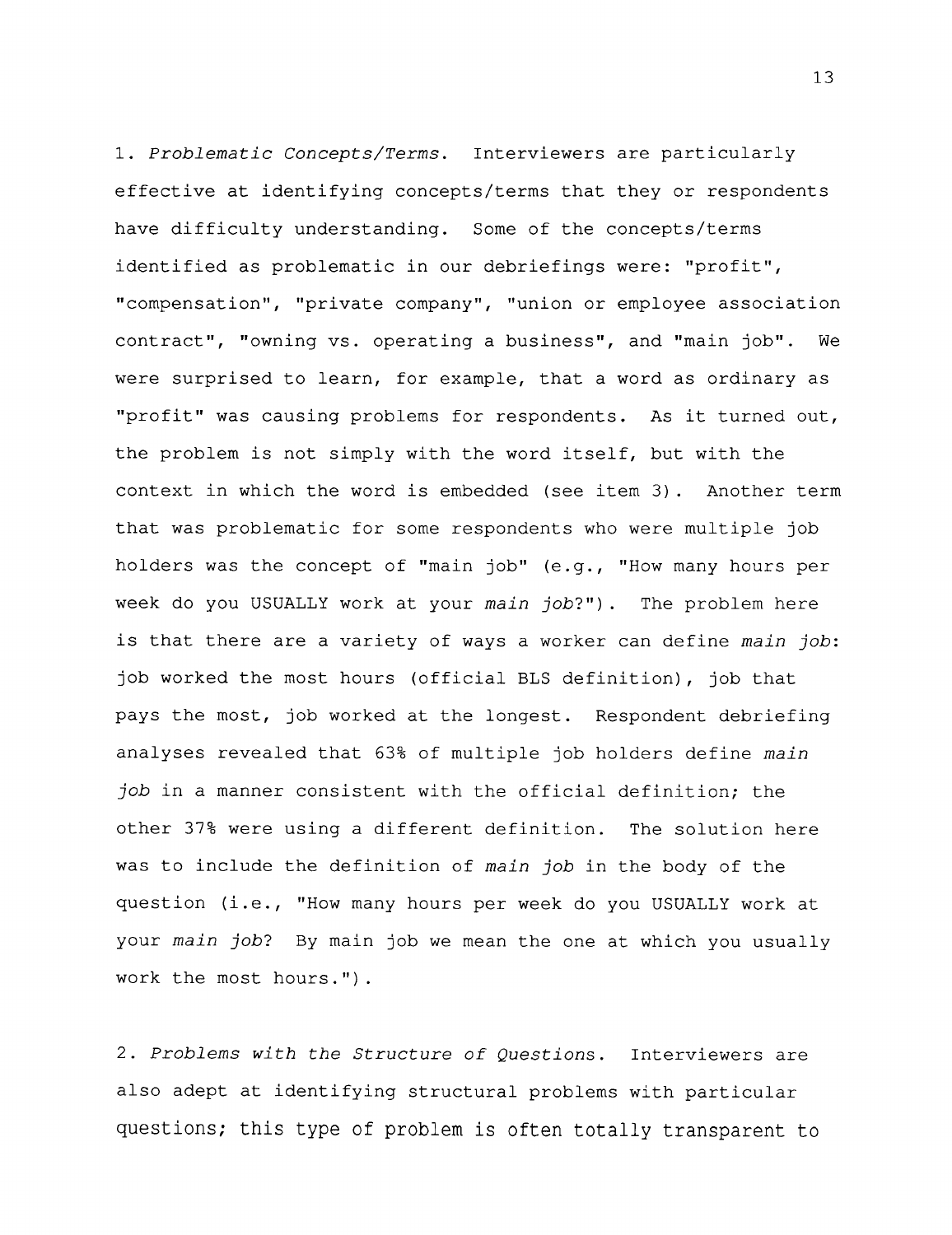survey designers and researchers. Consider the following question: "Does anyone in this household have a business or farm?" Seems straightforward enough; however, in one focus group, interviewers told us that some respondents misunderstand this question and appear to hear: "Does anyone in this household have a business or firm?" It makes sense; interviewers tend to read questions quickly and respondents may hear firm as a synonym for the word business. In addition to detecting the problem, interviewers also provided us with a very simple solution--add the article, **"a",** before the word "farm" (i.e., "Does anyone in this household have a business or a farm?") and tell interviewers to slow down when reading the question.

3. Problems Attributable to Question Sequencing. Interviewers can also help to identify problems attributable to question sequencing. For example, the first labor force question on one of the alternative questionnaires tested in phase one asked: "Do you or anyone in this household have your own business or farm?" The next question asked: "LAST WEEK, did you do any work for pay or profit? As mentioned in item 1 above, the term "profit" appeared to cause problems for quite a few respondents. Some respondents would answer, "No, but I did have a job." It would appear that the concept of "profit" is simply not relevant for the vast majority of workers who do not own a business; further, these two questions--considered as a unit--apparently create an expectation in some respondents' minds that "these questions are requesting information about businesses". As a potential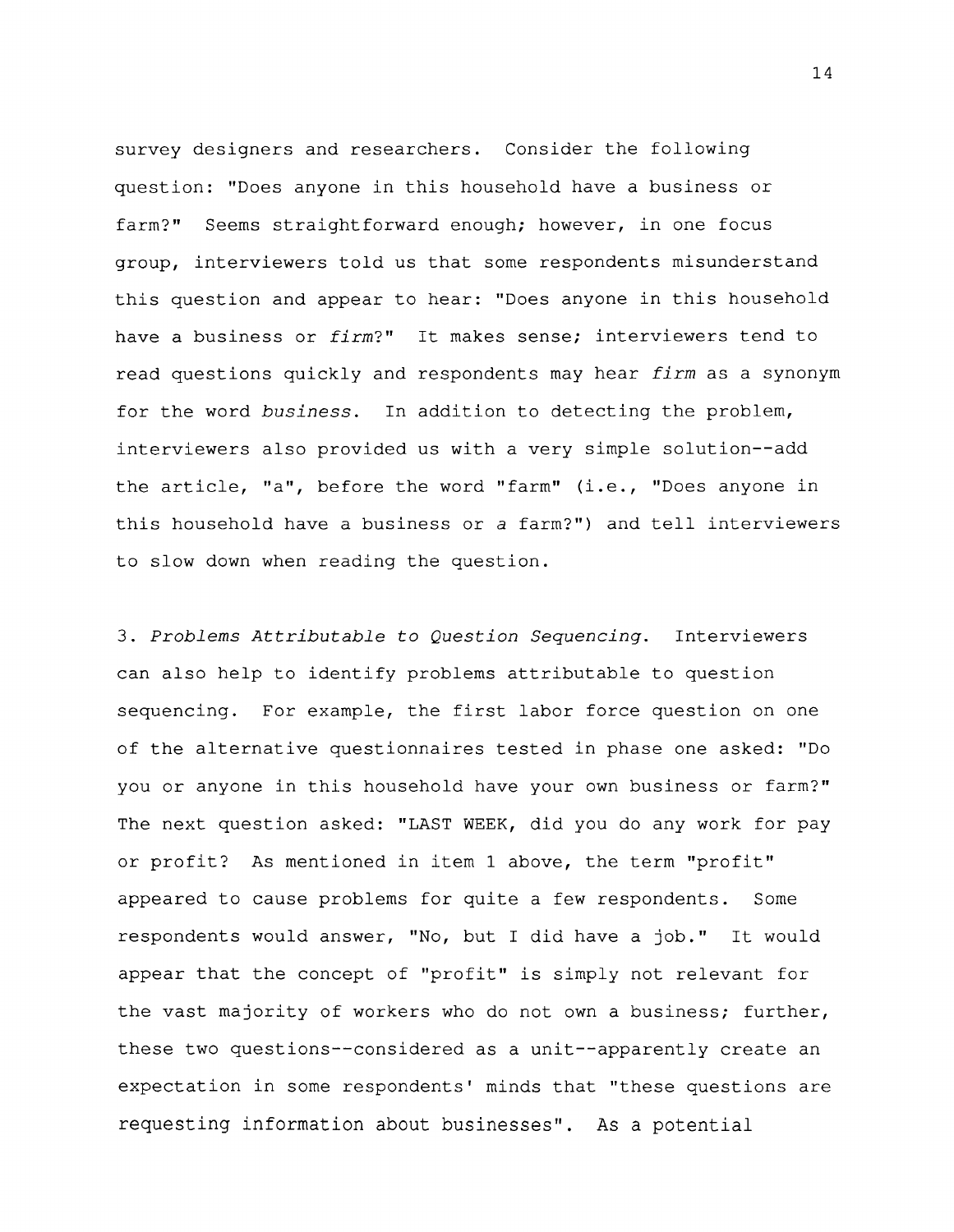solution to the problem, a few interviewers suggested that we drop the word "profit" from the second question; but that would cause problems for persons who owned a business and worked for profits--not for a paycheck. The solution ultimately adopted was to reword the work question as follows: "LAST WEEK, did you do ANY work for (either) pay (or profit)? The italicized words were included in the question only if the specified person was identified in the prior question as having a business or a farm.

4. Problems with a Particular Type or Class of Questions. Interviewers usually will not hesitate to tell researchers when they, or respondents, are experiencing problems with a particular type or class of questions, though it is difficult to tell sometimes with whom the problem actually lies. It was very clear from our focus groups and questionnaire data that interviewers and respondents struggled with the earnings questions. Data compiled from the phase one debriefing questionnaires illustrates where the problem with this question series lie (see Box 3) . Most of the interviewers who identified this series as the one that was most difficult for them to ask--and for respondents to answer--noted that it was the personal nature of the questions (i.e., item sensitivity) that caused the most problems. Even though the questions varied in content across the three versions of the CPS questionnaire, no one version appeared preferable. Interviewers suggested various ways of making these questions less sensitive. Some solutions appeared very reasonable and thus were incorporated into the revised CPS questionnaire.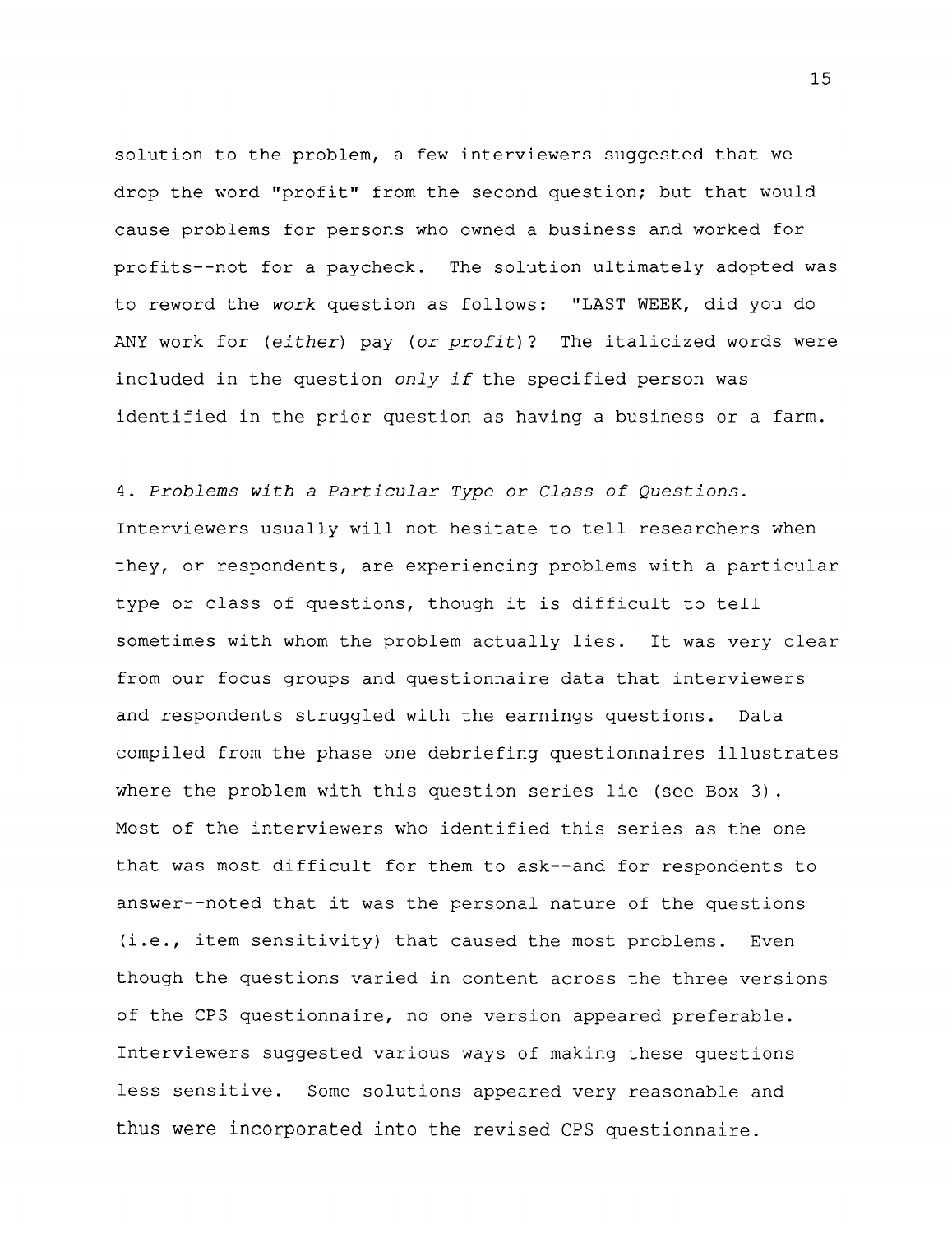```
A B C
    Confusing 2 1 1
    Personal 5 3 6
    Wordy 1 3 3
    Response difficulty 1 2 1
    Other 0 0 1BOX 3: Earnings Series Data (Debriefing Questionnaire)
 Q. Which particular series of questions do you find most
    difficult to ask as an interviewer (specify version)?
 A. Earnings Series1
 Q. Why do you find this series difficult?
 A. Reason2 (see below) :
 Q. Which particular series of questions do you think is most
    difficult for respondents to answer (specify version)?
 A. Earnings Series1
 Q. Why do you suppose this series poses difficulties for
    respondents?
 A. Reason2 (see below) :
                          A B C
    Confusing
    Personal
    Wordy
    Response difficulty
                          2
                          7
                          \mathbf{0}3
                                   \overline{0}8
                                   1
                                   3
                                            2
                                            8
                                            1
                                            4
1 Interviewers (N=68) had a total of 14 question series to choose
  from on this debriefing question, and were supposed to select one
  series only.
 2 Column totals may be less than the actual number of interviewers
  who selected this series, because some interviewers gave more than
  one reason.
```
For example, interviewers suggested that a statement be read to hesitant respondents explaining why these earnings questions were being asked in a labor-force survey. The following statement now appears in the revised questionnaire: "READ IF NECESSARY: We use this information to compare the amount that people earn in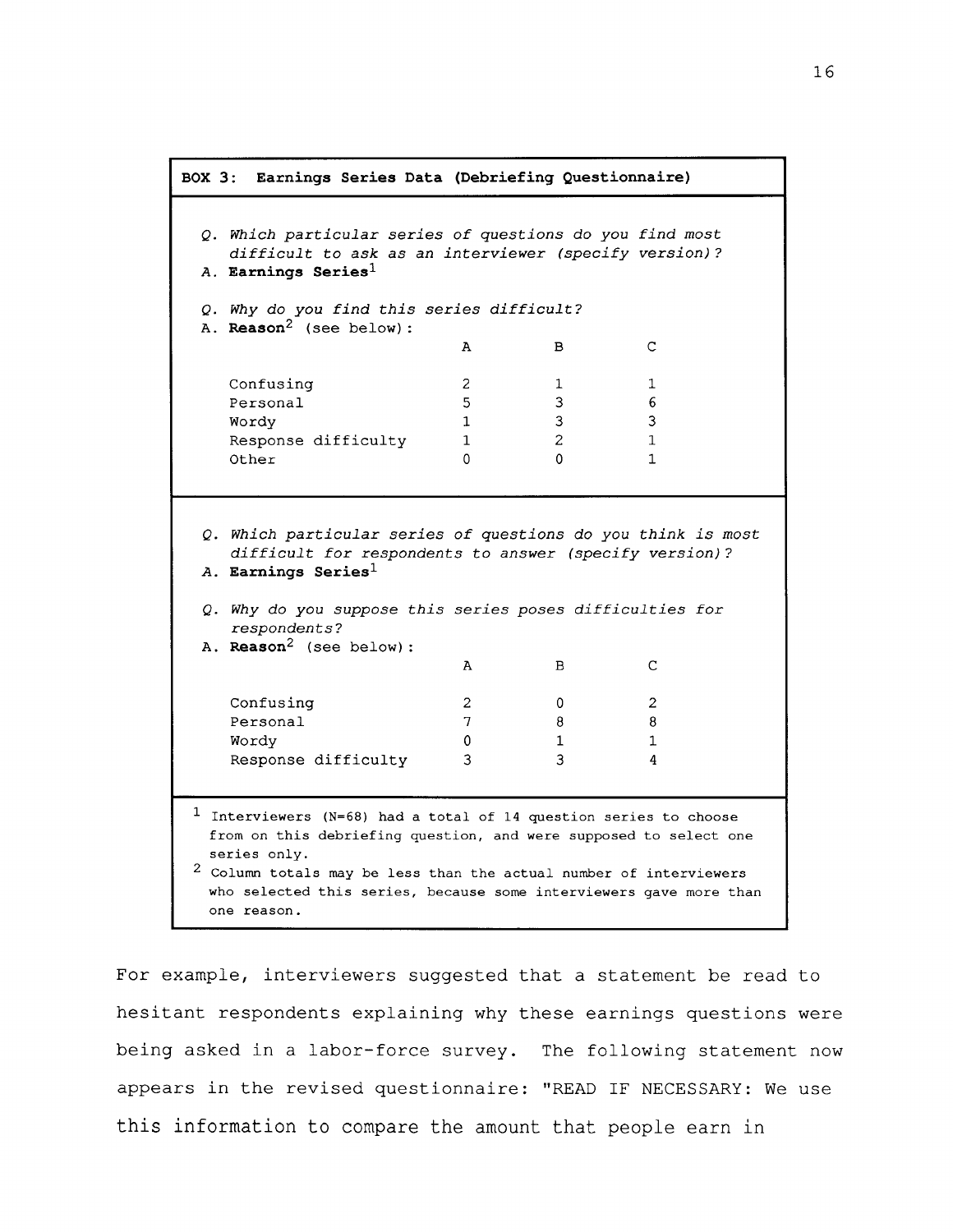different types of jobs." Some solutions (e.g., collecting earnings data using income ranges rather than discrete amounts), though reasonable in principle, would compromise the quality of the survey data obtained. Other solutions were not reasonable (e.g., eliminate the question/series).

It is important to recognize that interviewers are not always impartial evaluators of the survey questions they are required to ask respondents. Sometimes, their evaluations and preferences can lead researchers astray if acted upon without reviewing other analytical data. A good example of this occurred in phase one with the "actual hours" series (see Box 4) . Possibly because it involved asking a single question, many interviewers preferred the version B series over the version C series--which could involve asking the respondent as many as five questions. Relative to the B series, the C series was characterized by many interviewers as repetitive and wordy. If it was put to a vote among interviewers, the revised CPS questionnaire would probably have the single actual-hours question from version B. Fortunately, other analyses (i.e., respondent debriefing and response distribution) indicated that the C version of the actual-hours series produced more accurate data, and so this is the series that appears in the revised questionnaire.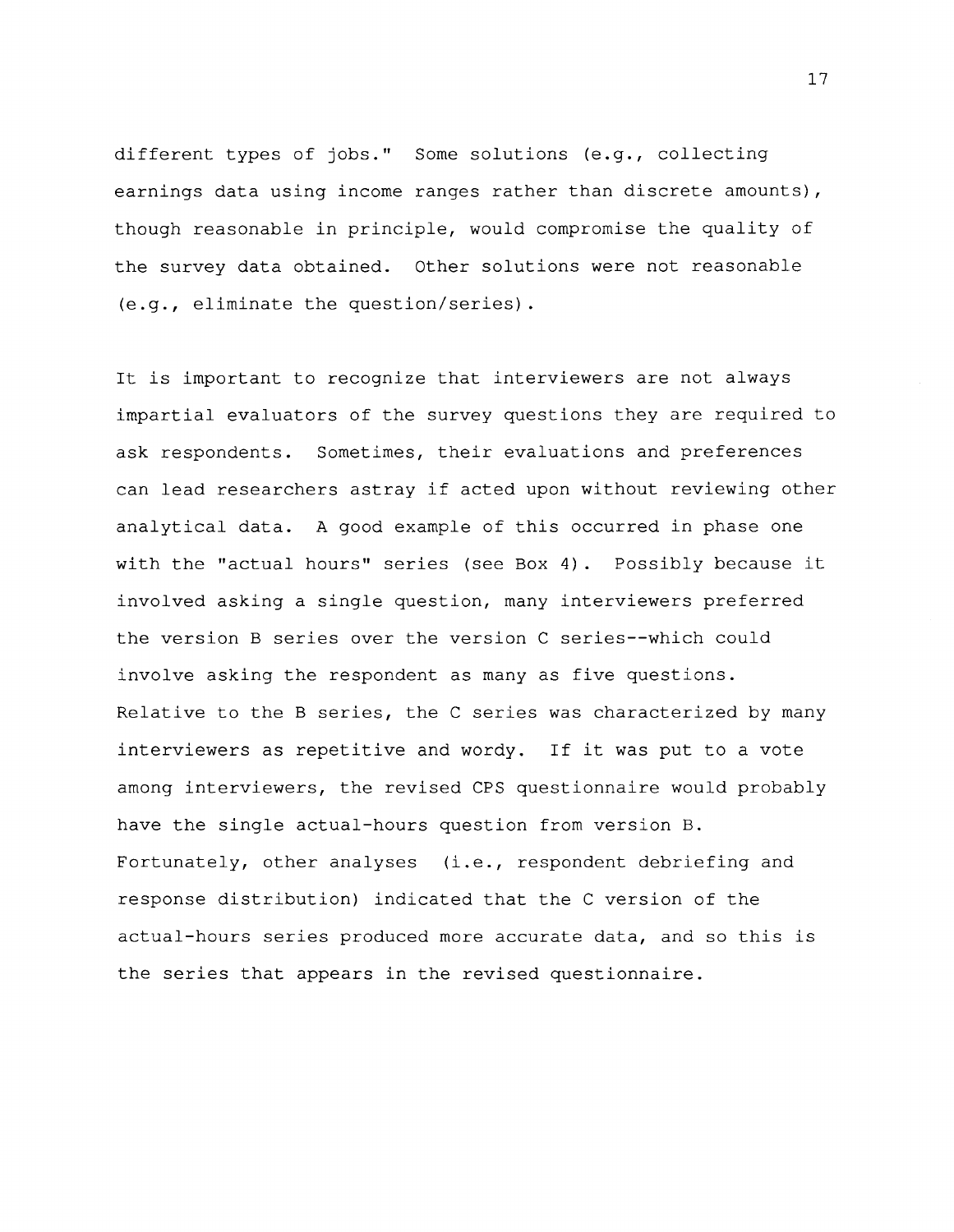```
BOX 4: Actual Hours Series (Versions B and C)
Version B Question:
Ql. Taking into account any extra hours worked or time taken
    off last week, how many hours did you ACTUALLY work at
    your job?
Version C Questions:
Ql. LAST WEEK, did you lose or take off any hours from work
    for any reason such as illness, vacation, holiday, labor
    dispute or layoff?
    [If "yes", ask Q2; if "no", skip to Q3.]
Q2. How many hours did you take off?
Q3. LAST WEEK, did you work any overtime or extra hours that
    you do not usually work?
    [If "yes", ask Q4; if "no", skip to Q5.]
Q4. How many ADDITIONAL hours did you work?
Q5. So, for LAST WEEK, how many hours did you actually work
    at your job?
```
### **DISCUSSION**

As we hope the previous sampling of results demonstrate, the principal strength of the interviewer debriefings used in the CPS redesign was that they enabled researchers to identify (and, when feasible, correct) problems with misunderstood concepts/terms, structural problems with specific questions, problems with question sequencing, and problems with a particular class or type of questions. And, relative to other methodologies, the techniques used were relatively easy to administer--although not always easier to compile and organize for analysis purposes.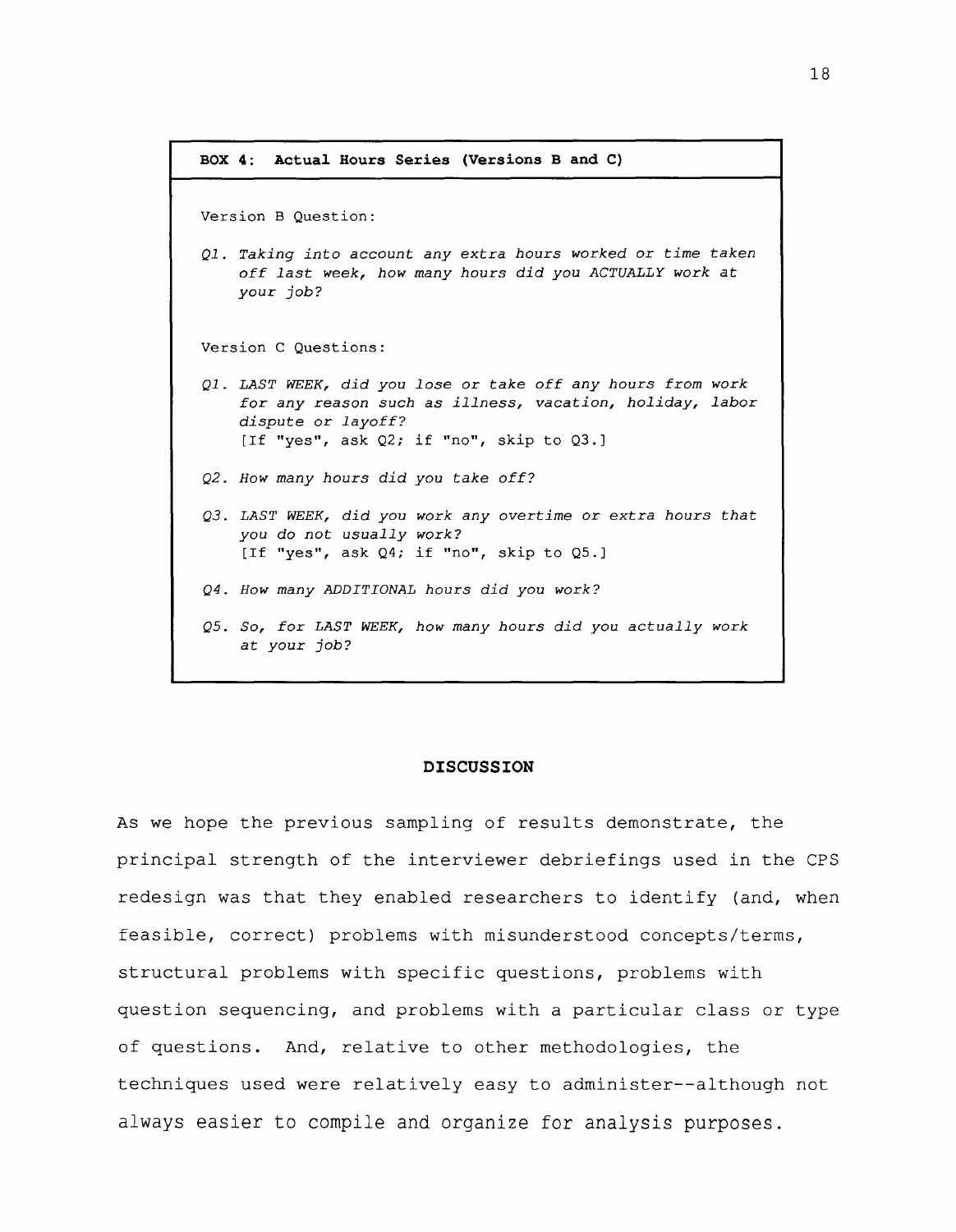Another positive feature of interviewer debriefings, when used as one component of a multi-methodology analysis plan, is that information collected via focus groups and structured debriefing questionnaires complements the more quantitative data obtained from other pretesting methodologies, like behavior coding and response-distribution analyses. Information supplied by interviewers often helps to provide explanations for the patterns observed in quantitative data. However, as Bischoping (1989) has observed, while interviewer debriefings may help to identify some problems with questionnaire items, these techniques provide little information as to the prevalence or magnitude of such problems.

We would agree that the prevalence problem is a serious weakness of the interviewer debriefing methodology as it has been applied in past pretesting work; but it is not an inherent limitation of this methodology. The prevalence problem can be resolved, we believe, by adopting an integrated approach to interviewer debriefings. Before describing such an approach however, we need to make an important connection with a question-asking paradigm suggested by Schuman and Scott (1987). According to Schuman and Scott, in order to understand what any public has "in mind" regarding a particular issue/topic, researchers should: first, obtain spontaneous, free-response expressions by the public on that particular issue/topic; and then use this information to construct a set of fixed-alternative questions with which to follow up. In their words: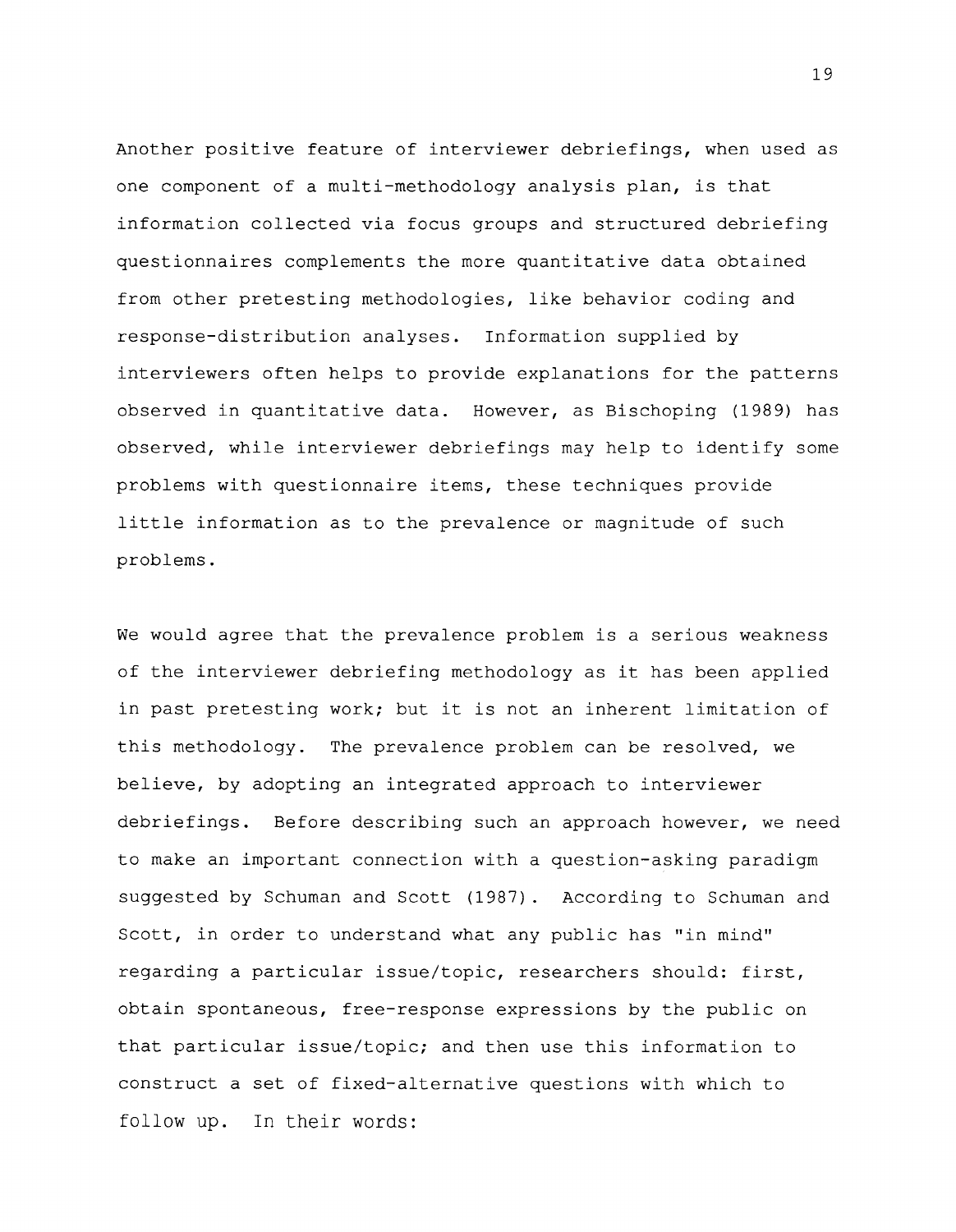"[When answering closed questions], respondents tend to choose among the alternatives offered to them, even where they are explicitly instructed that this is not necessary. If an investigator wishes to know how the public ranks all alternatives that come to mind, the initial ranking must be provided in a free answer situation.  $\ldots$  . [I]t is possible to proceed in a two-step sequence: first, obtain spontaneous expressions by the public, then use these to construct a set of closed choices." (Schuman and Scott, 1987, p. 958)

We believe this paradigm can be applied to an approach for improving the interviewer debriefing methodology. To do so, we must first define the term "public", and clarify the phrase "in mind". For our purposes, the public of interest is the universe of interviewers asking the questions for a specific survey. And the phrase in mind refers to the opinions those interviewers have regarding the questionnaire and the questionnaire items they have been working with. The integrative approach that we wish to propose consists of five steps and involves multiple debriefing techniques (e.g., focus groups, debriefing questionnaires). The five step process is outlined below:

- Step 1: After the target questionnaire has been administered a sufficient number of times, thoroughly debrief a sample of interviewers via focus groups, a structured questionnaire, and/or one-on-one interviews using predominantly open-ended questions. When the interviewer staff is small (e.g., less than 20), we would suggest debriefing the entire staff.
- Step 2: Consolidate and categorize the debriefing information collected above. For specific target questionnaire items (and/or issues), identify the most common problems and generate a limited number of categories; some or all of these categories will be adapted for used as response options for specific debriefing-questionnaire items.
- Step 3: Develop an interviewer debriefing questionnaire with predominately closed-ended questions and distribute to all interviewers.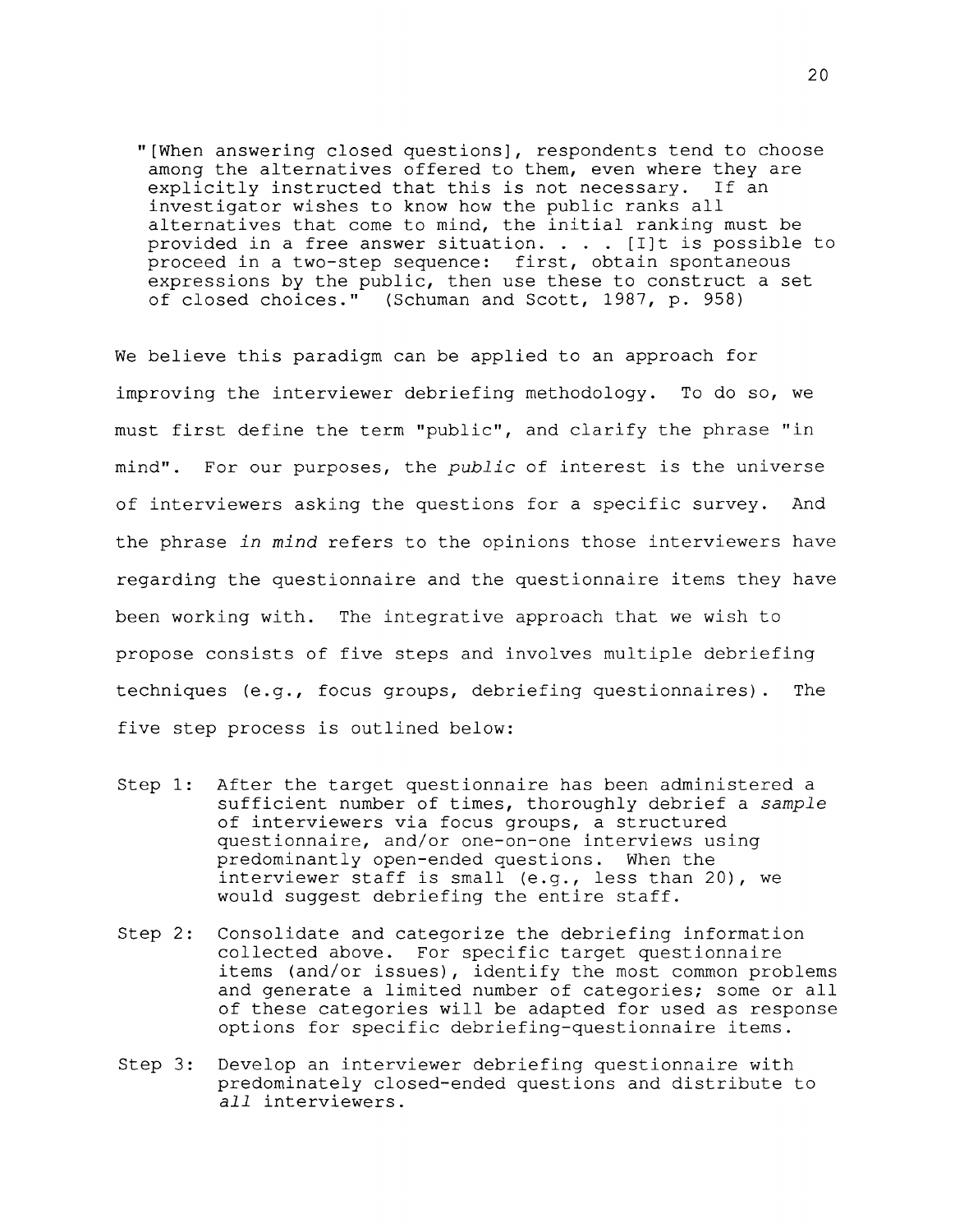- Step 4: Analyze the data (e.g., based on questionnaire returns, assess the prevalence rates for problematic target questionnaire items).
- Step 5: Compare and contrast findings with those generated by other pretesting methodologies (e.g., behavior coding, respondent debriefings). When methodological findings are discrepant, conduct a limited number of followup debriefings (e.g., fifteen one-on-one interviews or two focus groups) with members of the interviewer staff to explore possible reasons for the discrepancy.

We believe such an approach will improve the quality and utility of interviewer debriefings and, in so doing, effectively address many of the criticisms that have been raised with regard to this methodology (e.g., Bischoping, 1989). We should add that at the foundations of this approach lies a fundamental belief that questionnaire pretesting should involve not only multiple techniques (e.g., focus groups, questionnaires, one-on-one interviews), but also multiple methodologies (e.g., interviewer and respondent debriefings, behavior coding) . A pretesting plan that relies on one or two methodologies is more apt to miss problematic questionnaire items than one based on three or more methodologies (see Esposito et al., 1991).